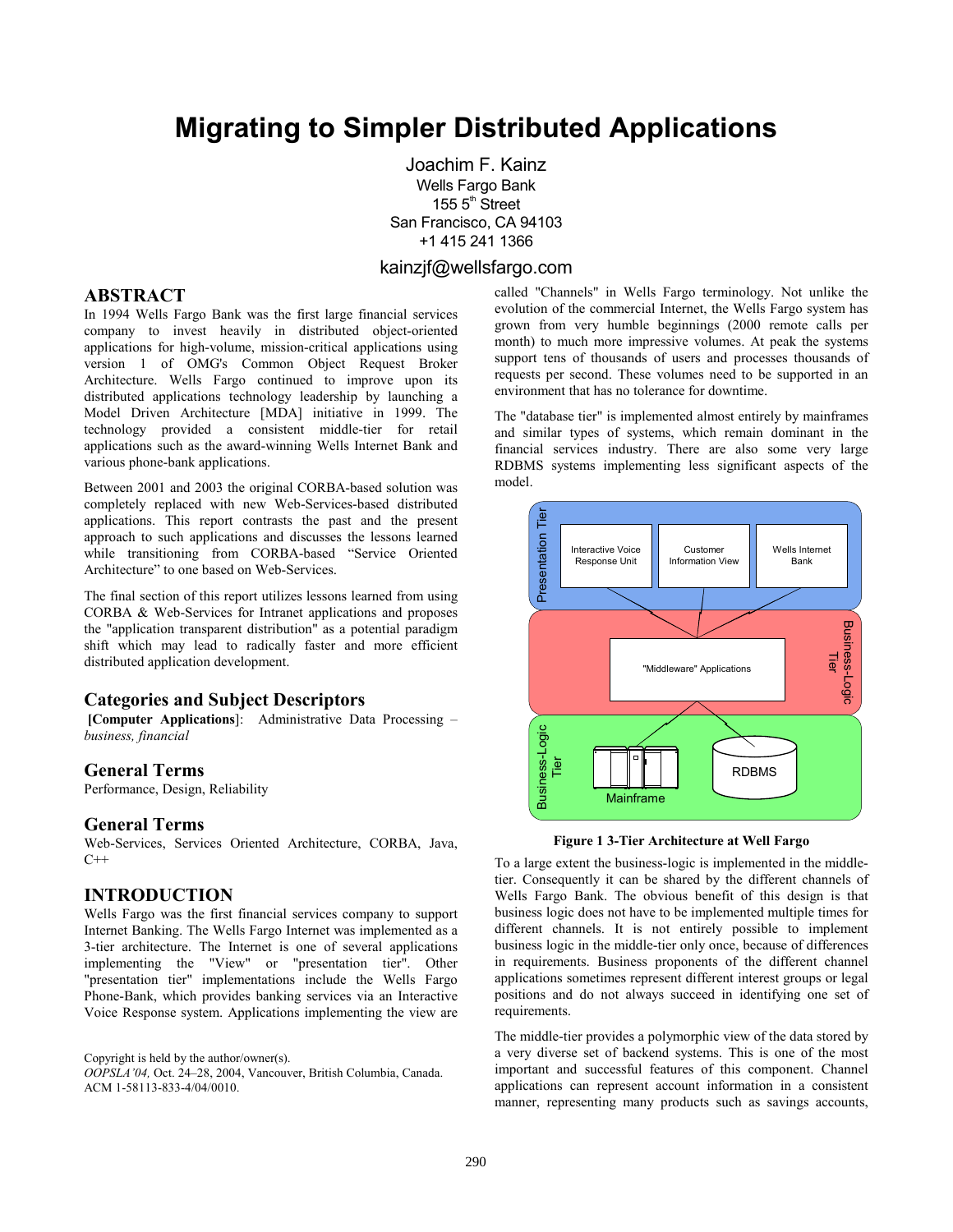loans (including mortgages), credit-cards, and even stockportfolios. This feature allows bank customers to view account information from their personalized home-page on the Wells Fargo Internet in addition to performing various self-service features such as money transfers. To achieve this type of polymorphism the middle-tier performs a function best described as "data-scrubbing" (cleansing data from different data sources to improve data-consistency and data-integrity). This function is required because, in addition to using a diverse set of technologies, the different backend-systems also use a very different and partly overloaded business terminology, which results in often incompatible data-dictionaries and data-layouts.

Whenever possible a "concurrent fan-out" is used to retrieve information from the backend-systems in parallel. This drastically reduces the latency of channel requests processed by the middletier (if backend\_call(i) is the time it takes to make the individual required calls to the backend systems, the systems responds in O(max(backend\_call(i))) instead of O(sum(backend\_call(i)))). This is important when building the personalized home-page for the customers and in other situations. While building the homepage the channel application calls the middle-tier with a query to return the list of accounts for the customer. The middle-tier first performs a call to a backend-system that indexes all other mainframe and database systems storing account data and then calls the appropriate systems in parallel to retrieve the requested information.

### **1. THE PAST**

The original implementation of the system was based on an early CORBA Object Request Broker, the "ObjectBroker" from DEC.

The technique used to implement this "concurrent fan-out" was based on a feature of the DEC ObjectBroker ORB (OBB) used by the CORBA-based distributed applications, which enables Asynchronous Messaging. In the CORBA environment the middle-tier was built using several different levels of server processes. The lower level of processes would be dedicated to communicate with a particular backend system. The higher-level server, responsible for the fan-out, calls the lower-level CORBA servers asynchronously, which resulted in the desired parallelism.

Another noteworthy feature of the CORBA-based solution was that the middle-tier servers were almost entirely stateless. No customer or session-specific information ever resided on the middle-tier in-between invocations. Instead, all relevant state information was passed to the channel application as part of CORBA object references. In subsequent calls to the middle-tier the client unwittingly passed the object references back to the server and the server was able to re-materialize the object-graphs discovered during the previous invocations from the data cached in the object references. This approach created a highly scalable solution because customer sessions were not tied to a particular middle-tier machine. Calls in a session were routed to any available machine, no matter what where previous calls where processed. This also meant that by adding additional machines the performance of the system scaled almost linearly.

The CORBA-based system was also implemented without using distributed transaction technologies, i.e., no two-phase commit was mandated by the requirements of any of the applications. It turns out that there are very few use-cases in retail banking that

justify the relatively high-cost of distributed transactions managers because very few customers simultaneously use Internet Banking, the IVRU and ATMs. This is particularly surprising since much of the literature regarding distributed transaction management is focused on banking environments.

The support for the ORB used by Wells Fargo Bank was about to expire and the ORB vendor was unable to provide a feasible migration strategy for the roughly 5 million lines of existing code. This was the main reason that while the CORBA-based solution was very successful, a rewrite of most of the functionality was unavoidable.

Another problem with the CORBA system was interoperability. The ORB was written before IIOP was defined. This made it very difficult to integrate with other CORBA solutions or use platforms such as Java, which were never supported directly by the ObjectBroker ORB. These problems proved to be a limiting factor in one of the key initiatives at Wells Fargo, known as "Any to Any". This initiative aims to ensure that every system in the bank can communicate with all other systems, if a use-case exists that requires such communication.

Middleware development teams were required to keep experts on staff in order to be able to deal with proprietary nature and the complexity of the underlying technology. This need for experts limited the number of teams that could afford to use this technology on a large scale. The limited number of teams meant that the few teams providing support for distribution risked becoming bottlenecks in the development process.

Versioning was another issue with the CORBA solution. Clients and server code was tightly coupled, which tended to make even the smallest changes very expensive. Minor modifications on the server side often required all clients to be redeployed, which resulted in high costs considering the client software was deployed on thousands of different machines.

# **2. THE PRESENT**

When replacing the CORBA-based distributed application platform the goal was to retain the benefits of the old system, but remove some of the inherent liabilities to create a simpler, faster, cheaper, and more reliable solution. Another goal was to make the development process more cost effective and predictable.

Web-Services in general and SOAP in particular were identified by the Enterprise Architecture team as the desired suite of communication protocols and standards for distributed applications. The rapid and not always predictable evolution of SOAP and Web-Services standards put an additional burden on the development teams. The resulting uncertainties required consideration both from the software architecture perspective as well as from project management.

The use of XML-based protocols immediately enabled larger number of teams and team members to create components and applications that produce and consume XML. Unfortunately this also means that the enterprise ends up with a large number of solutions that may interpret more complex standards, such as XML-schemas or SOAP, very differently. This leads to a new set of interoperability problems that eventually must be resolved.

The new application server-based solution replacing the highvolume, mission-critical CORBA-based application uses a strictly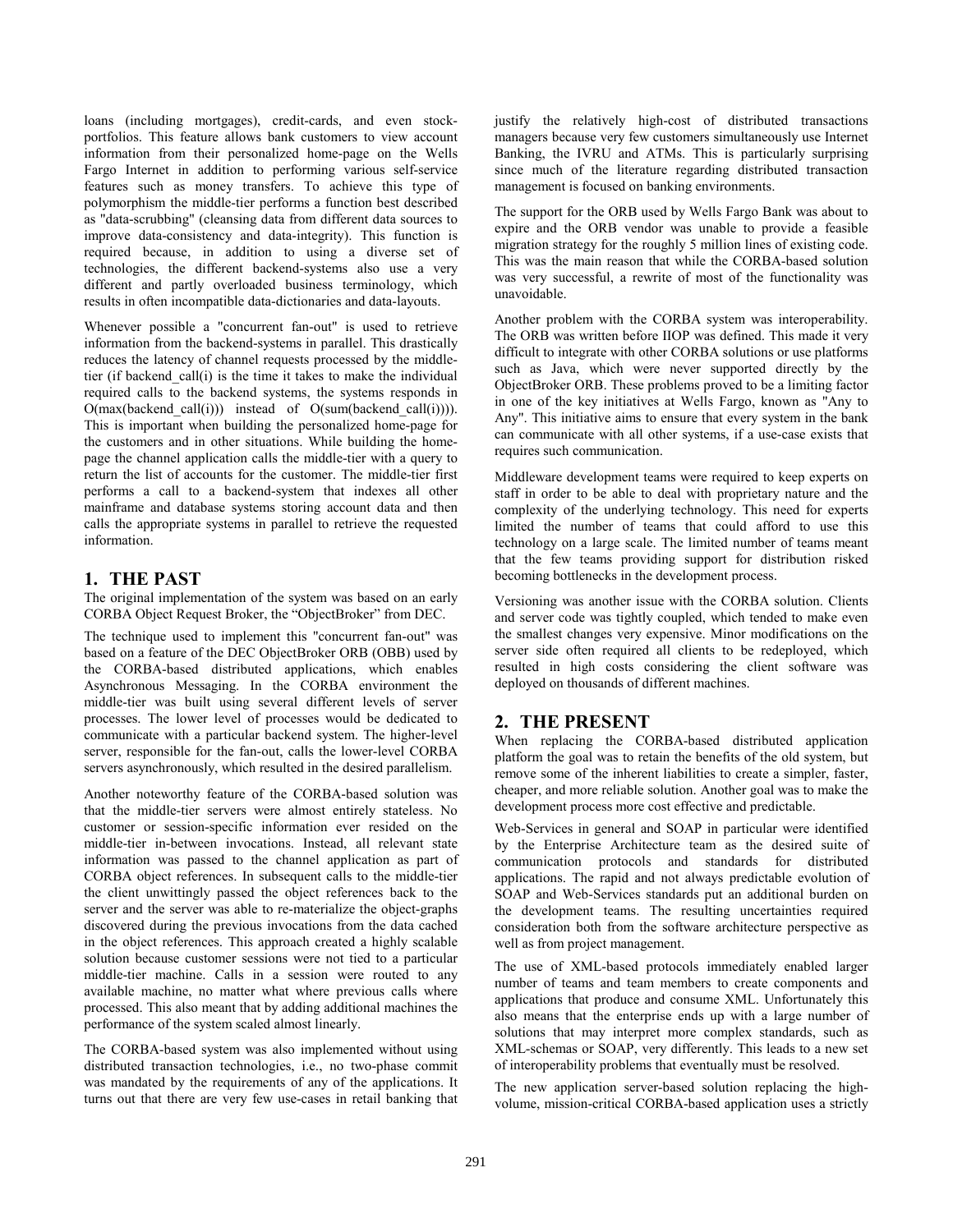layered architecture [POSA1]. A "distribution layer" isolates the business logic from being exposed to Java-bindings used by the distribution technology. This encapsulation makes it simpler to react to changes in the standard as well as to support business partners. This flexibility is required because of previously mentioned interoperability problems (business partners occasionally keep insisting on a reading of standards that may not be entirely comply with the mainstream interpretation).

In a similar fashion the business logic is also isolated from the details of components used to communicate with mainframe systems and databases through a persistence layer. Adjustments to the backend systems therefore cause fewer changes to the rest of the application server code. It also enables the middle-tier teams to test the connectivity and functionality of the backend systems in isolation. Additionally, this layer is a very good place to add a "backend-simulator", which helps to decouple the development effort of the backend systems from the middle-tier. Such a simulator is also very useful for functionality and performance testing.

Java replaced  $C/C++$  as the implementation language to take advantage of a more productive, modern platform. The added benefit is that Java also produces more portable applications. Portability, at least in theory, creates more competition among hardware vendors.

The new application server architecture does not use any J2EE functionality other than Servlets. The servers initially were built as J2EE applications using Enterprise Beans but have evolved very quickly beyond this design. Eliminating Enterprise Beans from the servers removes a distribution layer that was not useful, hence simplifying the solution and reducing latency. Like their predecessor systems the new servers still do not need to support any use-cases that would require transaction semantics, interact very little with RDBMS systems, and typically do not use Message Oriented Middleware to communicate with mainframe systems. As result there are few benefits to using Enterprise Beans.

The J2SE-based application-servers are stateless much like the original CORBA-based system. They do not retain any session or other customer-related state in-between servicing remote calls. Because SOAP does not really support objects and does not have the equivalent of an Object Reference, a new technique was implemented by the application development teams. This technique is based on the Memento[GO4] design pattern. Object graphs are marshaled into tokens, which are passed on to the channel applications. In order to reduce latency channel developers are expected to pass these tokens back to the server as optional input parameters for subsequent calls. The use of the Memento tokens is optional. The only penalty for omitting such tokens in calls is additional latency because object-graphs need to be re-materialized by calling the backend systems repeatedly. Since reducing latency is a primary focus of all development projects in the bank there are few channel developers who choose not to use Memento tokens.

The HTTP protocol used by the present generation of application servers represents a simplification over the previous CORBAbased solution. The implementation of the GIOP protocol used by the ObjectBroker ORB creates a significant overhead because tasks, such as discovering and managing available object implementations and servers, are no longer required. Typically,

multiple TCP/IP connections had to be made with the ObjectBroker solution to execute a single remote call. The more basic HTTP protocol relies on "well-known ports", which can be effectively managed by even the most basic server load-balancer solutions. Load-balancers and the fact that application-servers are stateless create a very simple, but at the same time scalable and robust solution. Scalability is archived by adding machines behind the load-balancer, which increases the capacity of the overall solution in an (almost perfectly) linear fashion. The solution is robust due to the high number of redundant servers and server instances that are front-ended by the load-balancer. Loadbalancers are able to detect if one of the instances fails and will stop routing traffic to the malfunctioning components. In contrast, CORBA implemented scalability and fail-over features in a much more convoluted fashion, which resulted in systems that are more difficult to understand and manage. When using the HTTP protocol only one connection has to be created to access information on a remote server, which also greatly reduces the latency of the distributed call.

The elimination of CORBA calls within the middle-tier seems to be the primary reason that the present Java-based solution outperforms the original C/C++-servers. Remote calls inside the middle-tier are no longer necessary because the "concurrent fanout" was implemented using multi-threading rather than Asynchronous Messaging. Multiple levels of application servers are no longer required. This change represents another significant simplification. Instead of managing a large number of server processes organized in multiple levels the present J2EE solution relies on a comparatively smaller number of processes that have an identical code-base and configuration.

As a result of the relative simplicity of SOAP and HTTP it is comparatively easy to acquire or even create client and server infrastructures that support these protocols. As a result many more hard- and software platforms can be used with this approach than with CORBA. Consequently the "Any to Any" initiative mentioned before has substantially benefited from the change to simplified protocols. As also previously mentioned the downside of this large number of components that implement the webservices standards is the lack of uniformity between them. These problems are likely to make it increasingly difficult to grow the "Web-Services stack" as aggressively as the proponents of this technology hope. Similar incompatibilities seemed to have limited the propagation of CORBA.

It is apparent that within even this simplified solution the demand for "experts" has not decreased. After all, most of the problems that require management when building large-scale, high-volume, low-latency distributed application do not change when swapping protocols and infrastructure components. The analysis, design, implementation, and diagnostic skills of the "experts" are still invaluable and hiring qualified senior engineers remains a difficult task.

Lastly, "looser coupling" between client and server applications was not realized in the environment described here, even though the solution was based on modern standards that claim to foster loosely coupled architectures. It appears that there is little flexibility to foster "looser coupling" built into standards such as SOAP. A low-latency environment with clients and server using SOAP still depends on a well thought-out and executed versioning strategy. For example, XSLT and similar technologies